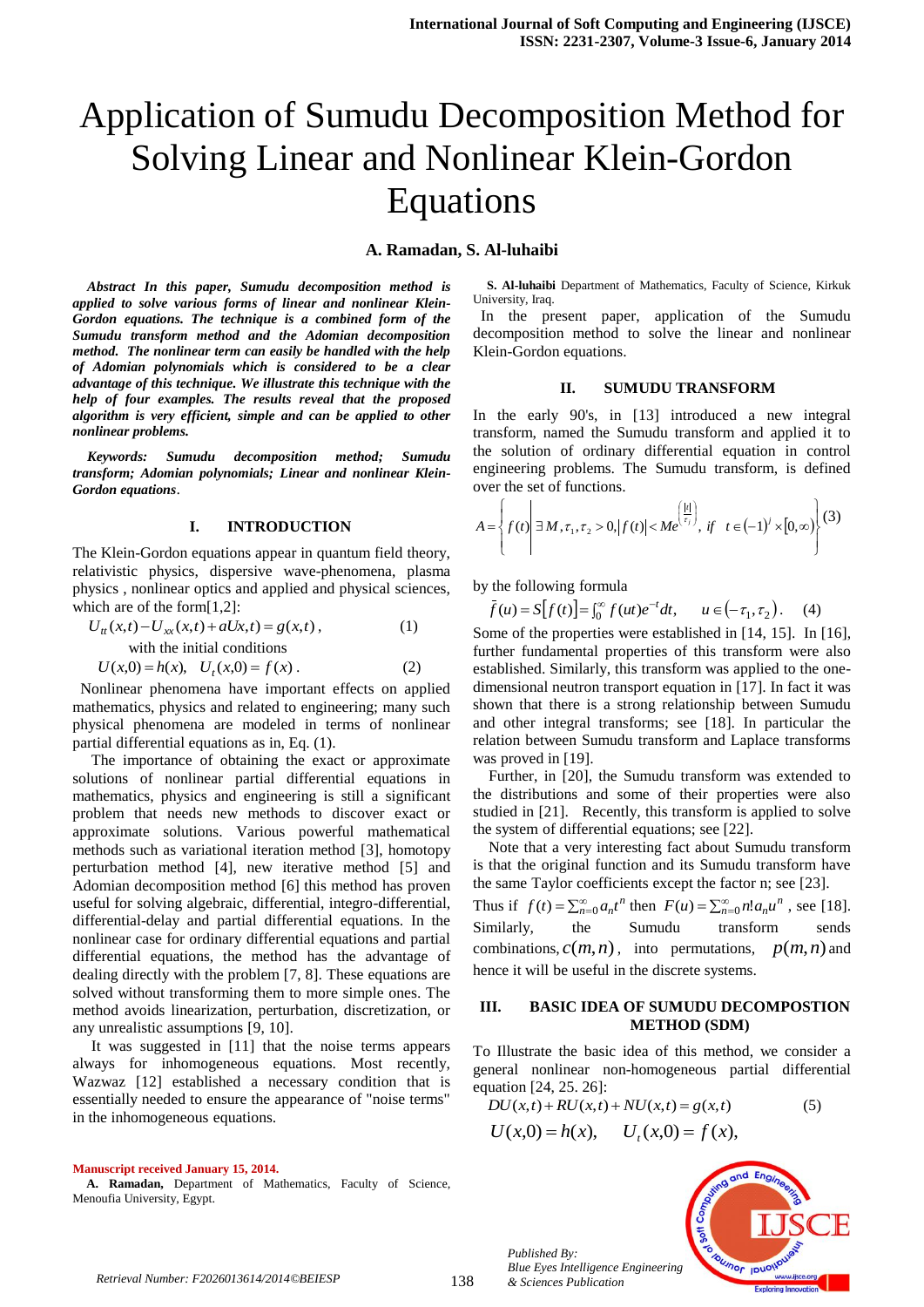where  $D$  is the second order linear differential operator 2 2 *t D*  $\partial$  $=\frac{\partial^2}{\partial x^2}$ , *R* is the linear differential operator of less order than  $D$ ,  $N$  represents the general nonlinear differential operator and  $g(x,t)$  is the source term. Taking the Sumudu transform (denoted throughout this paper by *S* ) on both sides of Eq. (5), we get: where *D* is the second order linear differential operator *U x*  $U_x(x) = \frac{X}{2}$ ,  $W_x$  is  $X = \frac{1}{2}$   $W_x$  is  $X = \frac{1}{2}$   $W_x$  is  $W_x$   $\approx 2$   $W_x$   $\approx 2$   $W_y$   $\approx 2$   $W_y$   $\approx 2$   $W_y$   $\approx 2$   $W_y$   $\approx 2$   $W_y$   $\approx 2$   $W_y$ 

 $S[DU(x, t)] = S[RU(x, t)] + S[NU(x, t)] = S[g(x, t)].$  (6)

Using the differentiation property of the Sumudu transform and above initial conditions, we have

$$
S[DU(x, t)] = Su^{2}[g(x, t)] + h(x) + uf'(x) - Su^{2}[RU(x, t) + NU(x, t)]
$$
\n(7)

Now, applying the inverse Sumudu transform on both sides of Eq. (3.3), we get

$$
U(x, t) = G(x, t) - S^{-1} \Big[ Su^2 \Big[ RU(x, t) + NU(x, t) \Big] \Big],
$$
 (8)

where  $G(x,t)$  represents the term arising from the source term and the prescribed initial conditions. The second step in Sumudu decomposition method is that we represent solution as an infinite series given below

$$
U(x, t) = \sum_{n=0}^{\infty} U_n(x, t),
$$
\n(9)

and the nonlinear term can be decomposed as:

$$
NU(x, t) = \sum_{n=0}^{\infty} A_n ,
$$
 (10)

where *A*n are Adomian polynomials [27] of  $U_0$ ,  $U_1$ ,  $U_2$ ,...,  $U_n$  and it can be calculated by formula

$$
A_n = \frac{1}{n!} \frac{d^n}{d\lambda^n} \left[ N \left( \sum_{i=0}^{\infty} \lambda^i U_i \right) \right]_{\lambda=0}, \quad n = 0, 1, 2, \dots \quad . \tag{11}
$$

Using Eq.  $(9)$  and Eq.  $(10)$  in Eq.  $(8)$ , we get

$$
\sum_{n=0}^{\infty} U(x,t) = G(x,t) - S^{-1} \left[ S u^2 \left[ R \sum_{n=0}^{\infty} U_n(x,t) + \sum_{n=0}^{\infty} A_n \right] \right]
$$
\n(12)

On comparing both sides of the Eq. (12), we get  $U_0(x,t) = G(x,t)$ ,

$$
U_1(x,t) = -S^{-1} \Big[ Su^2 \Big[ RU_0(x,t) + A_0 \Big] \Big],
$$
  
\n
$$
U_2(x,t) = -S^{-1} \Big[ Su^2 \Big[ RU_1(x,t) + A_1 \Big] \Big],
$$
  
\n
$$
U_3(x,t) = -S^{-1} \Big[ Su^2 \Big[ RU_2(x,t) + A_2 \Big] \Big].
$$
  
\n
$$
\vdots
$$
 (13)

In general the recursive relation is given by  $U_0(x,t) = G(x,t)$ ,

$$
U_{n+1}(x,t) = -S^{-1} \Big[ Su^2 \Big[ RU_n(x,t) + A_n \Big] \Big\}, \quad n \ge 0. \tag{14}
$$
  
Now first of all applying the Sumudu transform of the right

hand side of Eq. (14) then applying the inverse Sumudu transform, we get the values of  $U_0, U_1, U_2, \ldots, U_n$ respectively.

# **IV. NUMERICAL APPLICATIONS**

In this section, we use SDM in solving the linear and nonlinear Klein-Gordon equations.

## **Example 4.1**

Consider the following linear Klein-Gordon equation [28, 29, 30]:

$$
U_{tt}(x,t) - U_{xx}(x,t) + U(x,t) = 0,
$$
  
with the initial conditions (15)

 $f_t(x,0) = x$ .

By taking Sumudu transform for (15), we obtain  $S[U(x,t)] = ux + u^2 S[U_{xx}(x,t) - Ux, t)].$  (16) By applying the inverse Sumudu transform for (16), we get  $U(x,t) = xt + S^{-1} \left[ u^2 S \left[ U_{xx}(x,t) - U x, t \right] \right].$  $(17)$ Following the technique, if we assume an infinite series solution of the form (9), we obtain

$$
\sum_{n=0}^{\infty} U_{n+1}(x,t) = xt + S^{-1} \left[ u^2 S \left[ \sum_{n=0}^{\infty} (U_n)_{xx}(x,t) - \sum_{n=0}^{\infty} (U_n) (x,t) \right] \right]
$$
(18)

Note that, Eq. (15), don't have nonlinear term, then  $A_n = 0$ . From the relationship in (14), we obtain  $U_0(x,t) = G(x,t) = xt,$ 

$$
U_1(x,t) = -S^{-1} \Big[ Su^2 \Big[ (U_0)_{xx}(x,t) + (U_0)(x,t) \Big] \Big] = -\frac{x^3}{6},
$$
  
\n
$$
U_2(x,t) = -S^{-1} \Big[ Su^2 \Big[ (U_1)_{xx}(x,t) + (U_1)(x,t) \Big] \Big] = \frac{x^5}{120},
$$
  
\n
$$
(19) U_3(x,t) = -S^{-1} \Big[ Su^2 \Big[ (U_2)_{xx}(x,t) + (U_2)(x,t) \Big] \Big] = -\frac{x^7}{5040},
$$
  
\n
$$
\vdots
$$

which in closed form gives exact solution

$$
U(x,t) = \sum_{i=0}^{\infty} U_i(x,t) = x \left( t - \frac{t^3}{3!} + \frac{t^5}{5!} - \frac{t^7}{7!} + \dots \right) = x \sin(t),
$$
\n(20)

which is the same result obtained by homotopy perturbation transform method [29], and variational iteration method [30].

#### **Example 4.2**

Consider the following linear Klein-Gordon equation [28, 29, 30]:

$$
U_{tt}(x,t) - U_{xx}(x,t) + U(x,t) = 2\sin x, \tag{21}
$$
  
with the initial conditions

 $U(x,0) = \sin x, \ \ U_t(x,0) = 1.$ 

By taking Sumudu transform for (21), we obtain  
\n
$$
S[U(x,t)] = \sin x + u + 2u^2 \sin x + u^2 S[U_{xx}(x,t) - U(x,t)]
$$
\n(22)  
\nBy applying the inverse Sumudu transform for (22), we get  
\n
$$
U(x,t) = t^2 \sin x + \sin x + t + S^{-1}[u^2 S[U_{xx}(x,t) - Ux,t)]
$$
\n(23)

Following the technique, if we assume an infinite series solution of the form (9), we obtain

$$
\sum_{n=0}^{\infty} U(x,t) = t^2 \sin x + \sin x + t
$$
  
+  $S^{-1} \left[ u^2 S \left[ \sum_{n=0}^{\infty} (U_n)_{xx}(x,t) - \sum_{n=0}^{\infty} (U_n) (x,t) \right] \right]$   
(24)

Note that, Eq. (21), don't have nonlinear term, then  $A_n = 0$ . From the relationship in (14), we obtain

$$
U_0(x,t) = G(x,t) = t^2 \sin x + \sin x + t,
$$
  
\n
$$
U_1(x,t) = -S^{-1} \Big[ Su^2 \Big[ (U_0)_{xx}(x,t) + (U_0)(x,t) \Big] \Big]
$$
  
\n
$$
= -t^2 \sin x - \frac{t^3}{3!} - \frac{t^4}{3!} \sin x
$$

*Published By: Blue Eyes Intelligence Engineering & Sciences Publication* 

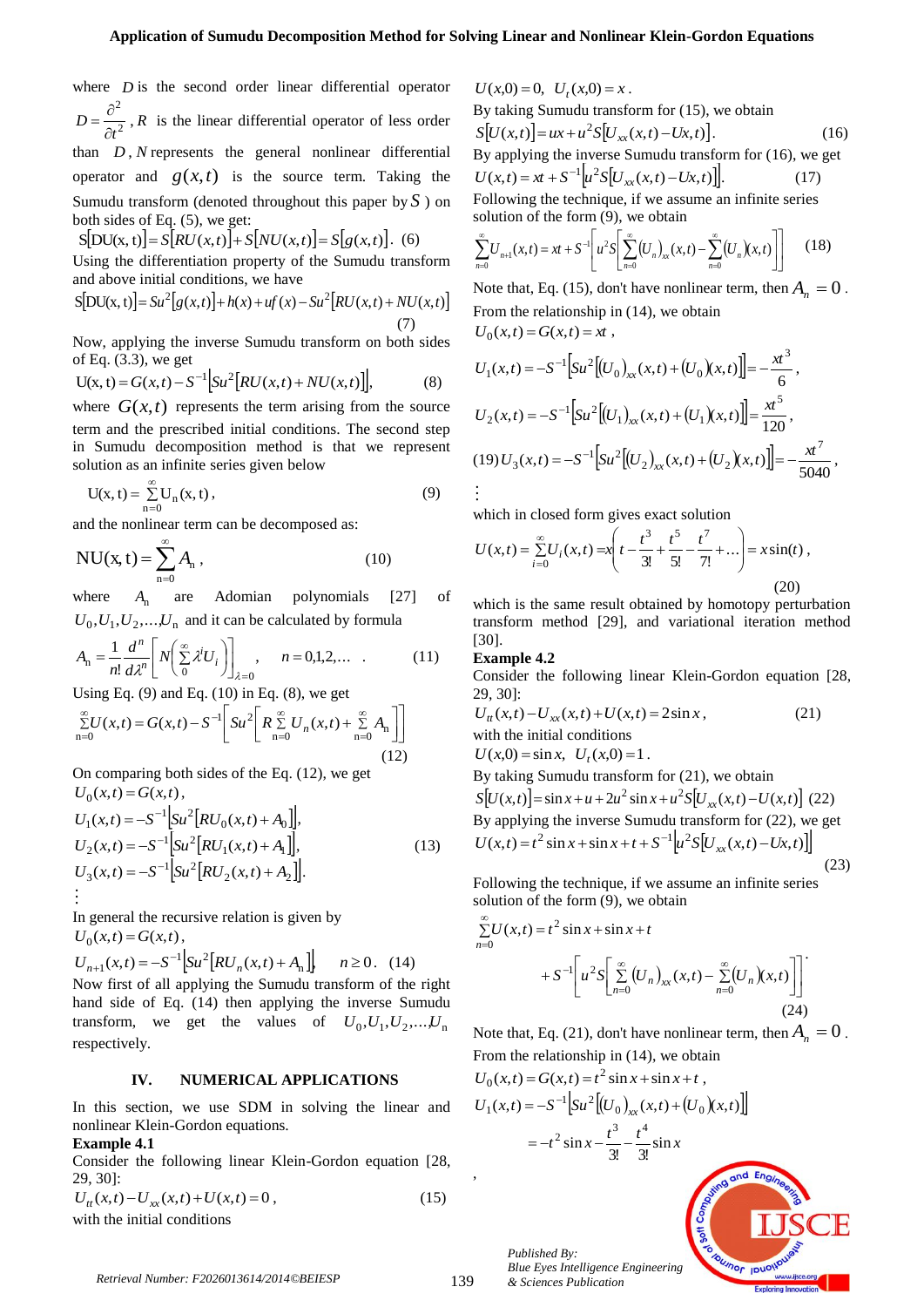$$
U_2(x,t) = -S^{-1} \Big[ Su^2 \Big[ (U_1)_{xx}(x,t) + (U_1)(x,t) \Big] \Big]
$$
  
\n
$$
= \frac{t^6}{90} \sin x + \frac{t^5}{5!} + \frac{t^4}{3!} \sin x
$$
  
\n
$$
U_3(x,t) = -S^{-1} \Big[ Su^2 \Big[ (U_2)_{xx}(x,t) + (U_2)(x,t) \Big] \Big]
$$
  
\n
$$
= \frac{t^7}{7!} - \frac{t^6}{90} \sin x - \frac{2t^8}{7!} \sin x
$$
 (25)

 $\vdots$ 

which in closed form gives exact solution

$$
U(x,t) = \sum_{i=0}^{\infty} U_i(x,t) = \sin x + \left( t - \frac{t^3}{3!} + \frac{t^5}{5!} - \dots \right),
$$
 (26)  
=  $\sin x + \sin t$ 

which is the same result obtained by homotopy perturbation transform method [29], and variational iteration method [30].

# **Example 4.3**

Consider the following nonlinear Klein-Gordon equation [28, 29, 30]:

$$
U_{tt}(x,t) - U_{xx}(x,t) + U^2(x,t) = x^2t^2,
$$
\nwith the initial conditions

 $U(x,0) = 0, \quad U_t(x,0) = x.$ 

By taking Sumudu transform for (27), we obtain  $S[U(x,t)] = ux + 2x^2u^4 + u^2S[U_{xx}(x,t) - U^2(x,t)].$  (28)

By applying the inverse Sumudu transform for (28) , we get

$$
U(x,t) = xt + \frac{x^2t^4}{12} + S^{-1} \left[ u^2 S \left[ U_{xx}(x,t) - U^2(x,t) \right] \right].
$$
 (29)

Following the technique, if we assume an infinite series solution of the form (9) and (10), we obtain

$$
\sum_{n=0}^{\infty} U(x,t) = xt + \frac{x^2 t^4}{12} + S^{-1} \left[ u^2 S \left[ \sum_{n=0}^{\infty} (U_n)_{xx}(x,t) - \sum_{n=0}^{\infty} A_n(U) \right] \right].
$$
 (30)

In (30),  $A_n(U)$  are Adomian polynomials that represent nonlinear term. So Adomian polynomials are given as follows:

$$
A_n(U) = U^2(x, t).
$$
 (31)

The few components of the Adomian polynomials are given as follows:

$$
A_0 = U_0^2,
$$
  
\n
$$
A_1 = 2U_0U_1,
$$
  
\n
$$
A_2 = 2U_0U_2 + U_1^2,
$$
\n(32)  
\n
$$
\vdots
$$

From the relationship in (14), we obtain

$$
U_0(x,t) = G(x,t) = xt + \frac{x^2t^4}{12},
$$
  
\n
$$
U_1(x,t) = -S^{-1} \Big[ Su^2 \Big[ (U_0)_{xx}(x,t) + A_0(U) \Big] \Big]
$$
  
\n
$$
= \frac{t^6}{180} - \frac{x^4t^{10}}{12960} - \frac{x^3t^7}{252} - \frac{x^2t^4}{12}
$$

$$
U_2(x,t) = -S^{-1} \left[ Su^2 \left[ (U_1)_{xx}(x,t) + A_1(U) \right] \right]
$$
  
=  $\frac{x^2 t^{12}}{71280} - \frac{x^9}{22680} - \frac{t^6}{180} + \frac{x^6 t^{16}}{18662400}$ , (33)  
 $-\frac{11x^4 t^{10}}{45360} - \frac{383x^5 t^{13}}{15921360} + \frac{x^3 t^7}{252}$ 

which in closed form gives exact solution

$$
U(x,t) = \sum_{i=0}^{\infty} U_i(x,t) = xt,
$$
\n(34)

which is the same result obtained by homotopy perturbation transform method [29], and variational iteration method [30].

## **Example 4.4**

Consider the following nonlinear Klein-Gordon equation, [28, 29, 30]:

$$
U_{tt}(x,t) - U_{xx}(x,t) + U^2(x,t) = 2x^2 - 2t^2 + x^4t^4, \quad (35)
$$
  
with the initial conditions  

$$
U(x,0) = 0, U_t(x,0) = 0.
$$

By taking Sumudu transform for (35), we obtain

$$
S[U(x,t)] = 2x2u2 - 4u4 + 24x4u6 + u2S[Uxx(x,t) - U2(x,t)]
$$
 (36)

By applying the inverse Sumudu transform for (36), we get

$$
U(x,t) = x^{2}t^{2} - \frac{t^{4}}{6} + \frac{x^{4}t^{6}}{30}
$$
  
+  $S^{-1} \left[ u^{2}S \left[ U_{xx}(x,t) - U^{2}(x,t) \right] \right]$  (37)

Following the technique, if we assume an infinite series solution of the form (9) and (10), we obtain

$$
\sum_{n=0}^{\infty} U_{n+1}(x,t) = x^2 t^2 - \frac{t^4}{6} + \frac{x^4 t^6}{30}
$$
  
+  $S^{-1} \left[ u^2 S \left[ \sum_{n=0}^{\infty} (U_n)_{xx}(x,t) - \sum_{n=0}^{\infty} A_n (U) \right] \right]$  (38)

In (38),  $A_n(U)$  are Adomian polynomials that represent nonlinear term. So Adomian polynomials are given as follows:

$$
\sum_{n=0}^{\infty} A_n(U) = U^2(x, t).
$$
 (39)

The few components of the Adomian polynomials are given as follows:

$$
A_0 = U_0^2, A_1 = 2U_0U_1, A_2 = 2U_0U_2 + U_1^2, \n\vdots
$$
\n(40)

From the relationship in (14), we obtain

$$
U_0(x,t) = G(x,t) = x^2t^2 - \frac{t^4}{6} + \frac{x^4t^6}{30},
$$

*Published By:*

*& Sciences Publication*